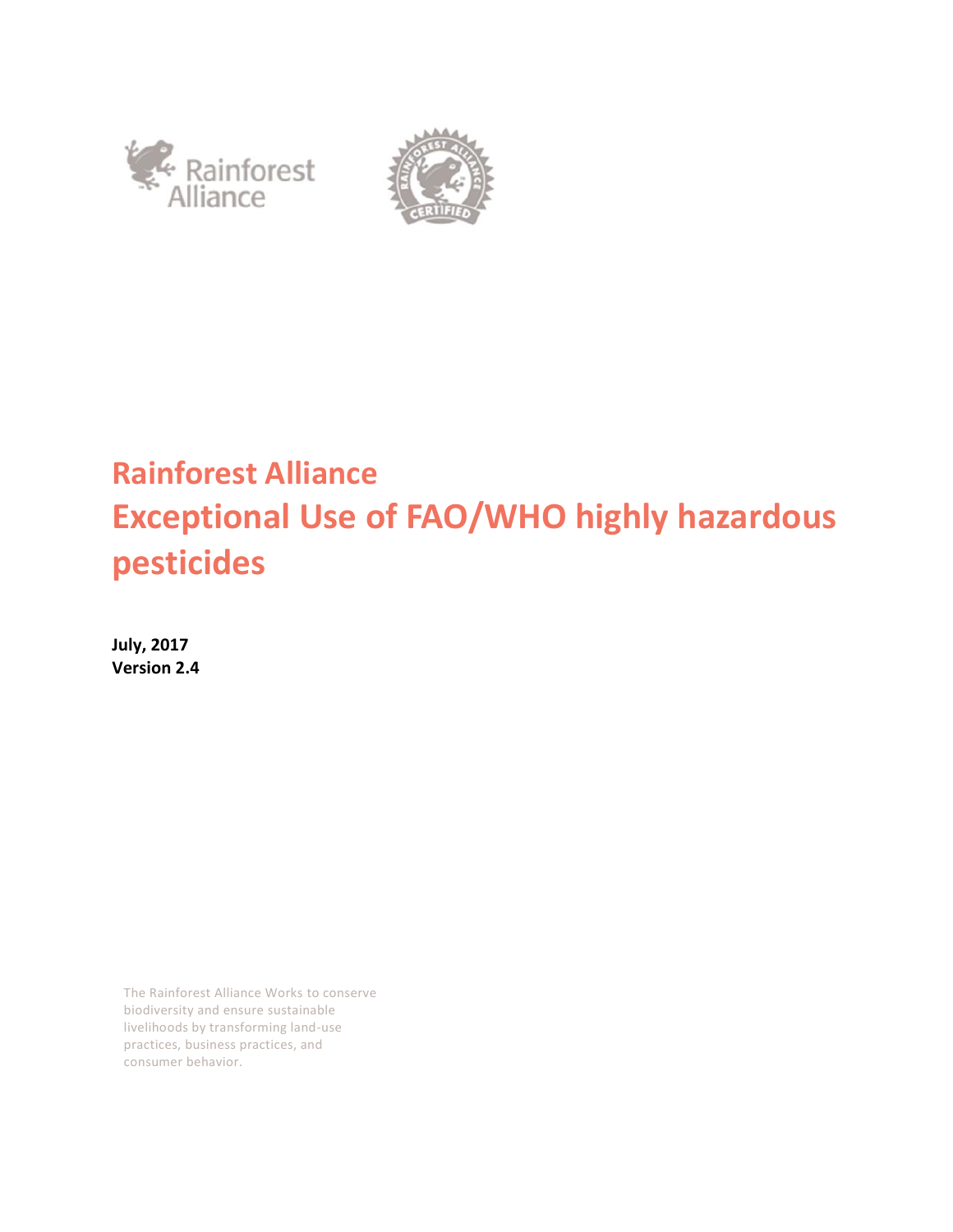#### **D.R. © 2017 Red de Agricultura Sostenible, A.C.**

*This document is provided by Red de Agricultura Sostenible, A.C. (also known as Sustainable Agriculture Network) to Rainforest Alliance, Inc. and/or to its successors, under the terms and subject to the limitations set forth in the perpetual, exclusive, non-transferrable license granted by Red de Agricultura Sostenible, A.C. in favor of Rainforest Alliance, Inc., or its successors under the terms and conditions set forth in an agreement between the parties (the "Agreement"), in the understanding that:*

- *1. All content of this document, including, but not limited to text, logos, if any, graphics, photographs, trade names, etc. of Red de Agricultura Sostenible, A.C, is subject to copyright protection in favor of the Red de Agricultura Sostenible, A.C. and third party owners who have duly authorized the inclusion of their work, under the provisions of the Mexican Federal Law on Copyright (Ley Federal del Derecho de Autor) and other related national and / or international laws. The Rainforest Alliance name and trademarks are the sole property of Rainforest Alliance.*
- *2. Rainforest Alliance, Inc., and / or its successors, shall only use the copyrighted material under the terms and conditions of the Agreement.*
- *3. Under no circumstance shall it be understood that a license, of any kind, over this document has been granted to any third party different from Rainforest Alliance, Inc., or its successors.*
- *4. Except for the terms and conditions set forth in the Agreement, under no circumstance shall it be understood that Red de Agricultura Sostenible, A.C. has, partially or totally, waived or assigned the copyrighted material.*

#### More information?

For more information about the Rainforest Alliance, visit [www.rainforest-alliance.org](http://www.rainforest-alliance.org/) or contact [info@ra.org](mailto:info@ra.org)

#### Translation Disclaimer

Translation accuracy of any Rainforest Alliance sustainable agriculture certification program document into languages other than English is not guaranteed nor implied. Any question related to the accuracy of the information contained in the translation, refer to the English official version. Any discrepancies or differences created in the translation are not binding and have no effect for auditing or certification purposes.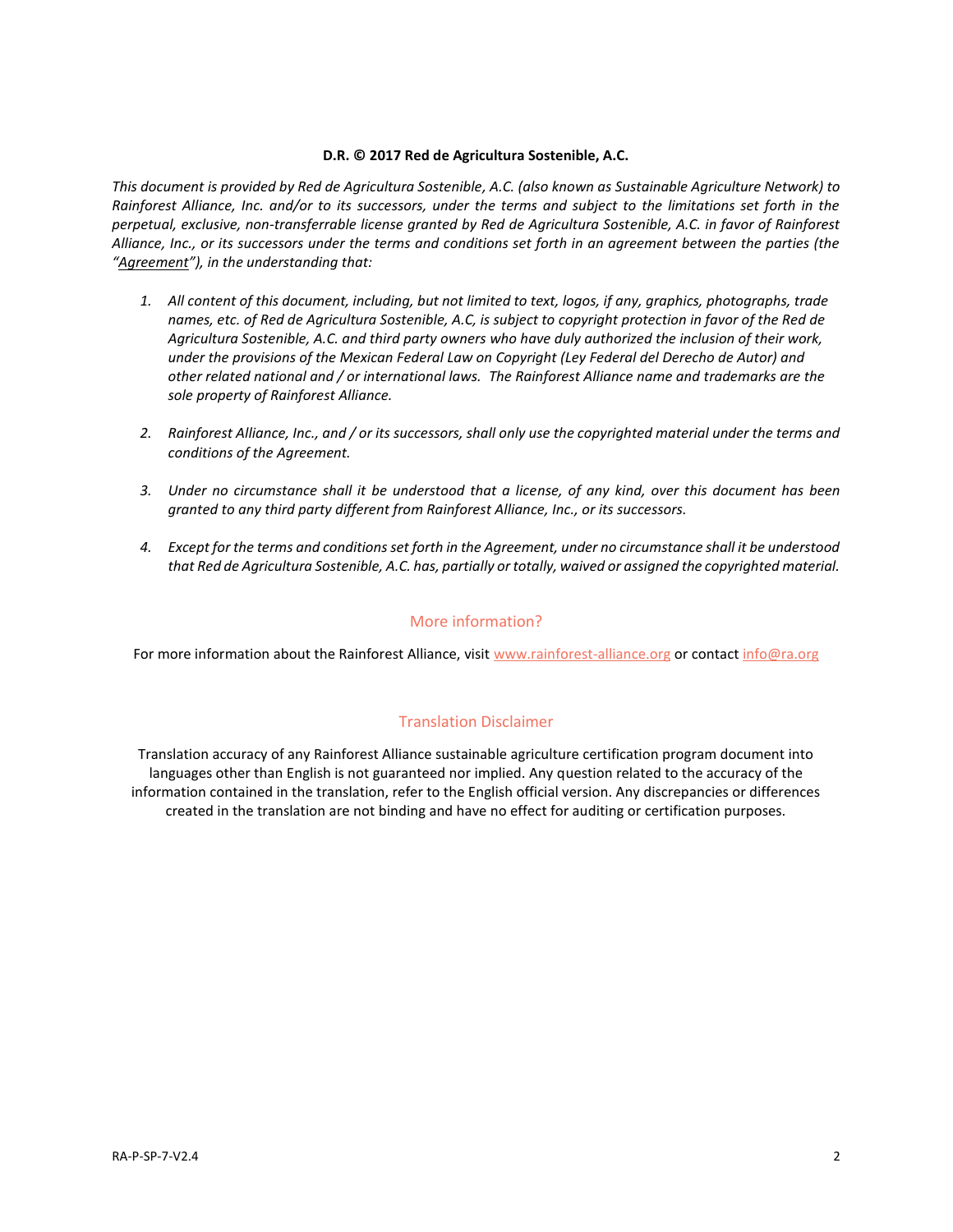### **POLICY**

| <b>Issue Date:</b>                                                         | <b>Binding date:</b> | <b>Expiration date:</b>                | <b>Replaces:</b>                                                                         |
|----------------------------------------------------------------------------|----------------------|----------------------------------------|------------------------------------------------------------------------------------------|
| November 5 <sup>th</sup> , 2020                                            | Immediately,         | June 30, 2021                          | RA-P-SP-7-V2.3 Policy on<br>Exceptional use of<br>FAO/WHO highly<br>hazardous pesticides |
| Developed by:                                                              |                      | <b>Approved by:</b>                    |                                                                                          |
| Senior Manager, Standards                                                  |                      | Director, Standards and Assurance      |                                                                                          |
| Linked to (name of documents):                                             |                      | Reference criterion or clause number:  |                                                                                          |
| Rainforest Alliance Sustainable Agriculture Standard 2017,<br>version 1.2. |                      | Critical criterion 3.4                 |                                                                                          |
| This policy is applicable to:                                              |                      | Type of organizations (if applicable): |                                                                                          |
| All types of audits                                                        |                      | • Farms and group administrators.      |                                                                                          |
| Crops:                                                                     |                      | <b>Regions:</b>                        |                                                                                          |
| As specified for each substance and pest.                                  |                      | All countries.                         |                                                                                          |

# **MAIN CHANGES FROM VERSION 2.3 (16/03/2020)**

| Page number                                                              | <b>Clause</b>   | <b>Change</b>                                                                                                                  |  |
|--------------------------------------------------------------------------|-----------------|--------------------------------------------------------------------------------------------------------------------------------|--|
| Section2. Policy: Exceptional use of FAO/WHO highly hazardous pesticides |                 |                                                                                                                                |  |
| p.5                                                                      | 2.1.3           | The information required by the policy must be<br>submitted at the end of each semester instead of every<br>six months.        |  |
| p.11                                                                     | $2.2.3 - 2$     | The requirement on monitoring of the behavior of native<br>pollinators has been removed due to implementation<br>difficulties. |  |
| p.11                                                                     | $2.2.3 - 2 - d$ | The requirement includes that pesticides applications are<br>avoided during high activity hours of beehives.                   |  |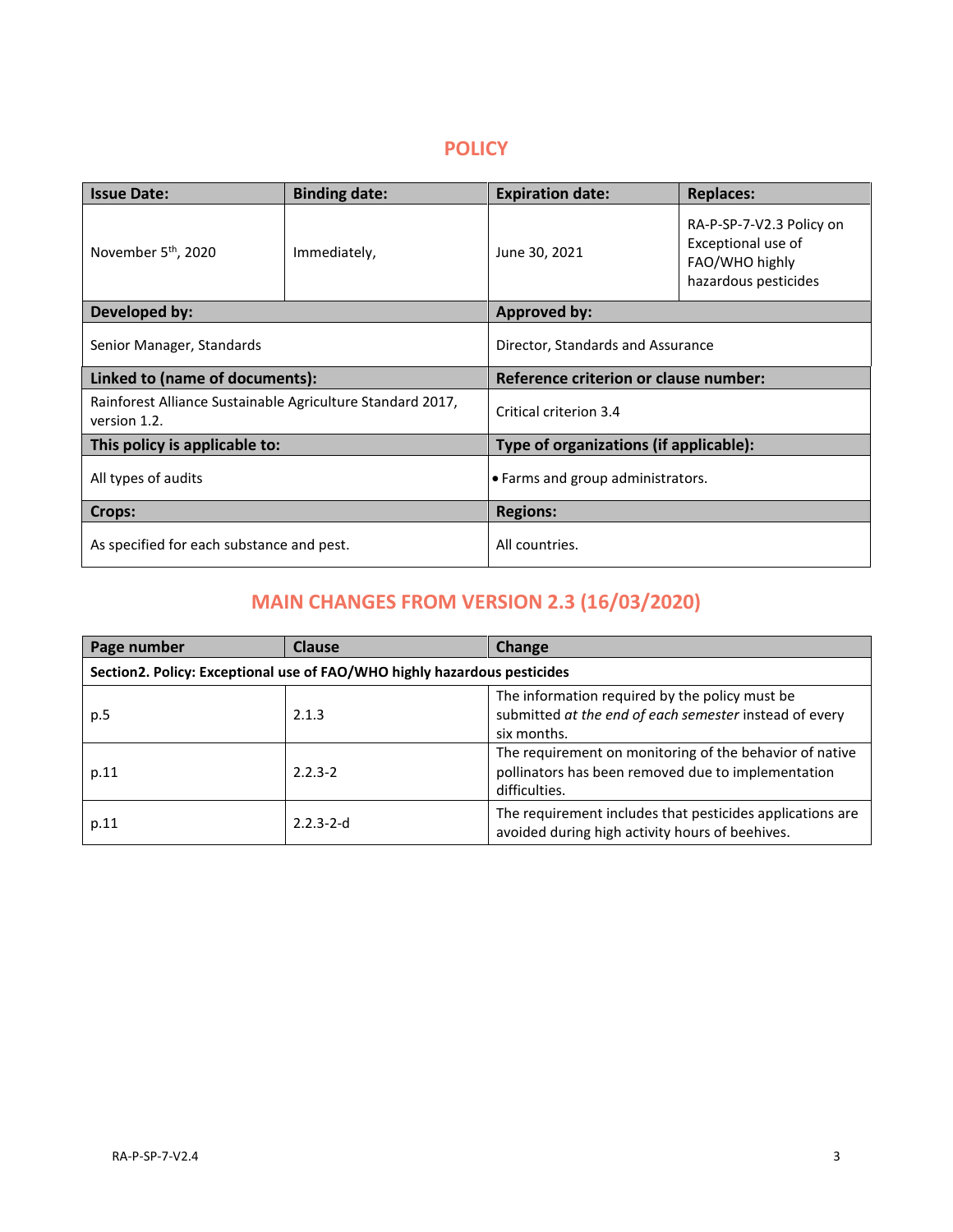# **Contents**

| 1.   |        |                                                                                                     |  |
|------|--------|-----------------------------------------------------------------------------------------------------|--|
| 1.1. |        | 2017 Prohibited Pesticide List, WHO/FAO highly hazardous pesticides and exceptional use requests  4 |  |
| 1.2. |        |                                                                                                     |  |
| 2.   |        | POLICY: EXCEPTIONAL USE OF FAO/WHO HIGHLY HAZARDOUS PESTICIDES  5                                   |  |
| 2.1. |        |                                                                                                     |  |
| 2.2. |        | Authorized exceptions and risk management requirements per chemical category 6                      |  |
|      | 2.2.1. |                                                                                                     |  |
|      | 2.2.2. |                                                                                                     |  |
|      | 2.2.3. |                                                                                                     |  |
|      | 2.2.4. | Reproductive toxicity substances: authorizations and risk management requirements 11                |  |
|      | 2.2.5. |                                                                                                     |  |

#### <span id="page-3-0"></span>**1. Introduction**

Rainforest Alliance is a growing network of people who are inspired and committed to working together to achieve our mission of conserving biodiversity and ensuring sustainable livelihoods. For more information about Rainforest Alliance, visit our website: [http://www.rainforest-alliance.org](http://www.rainforest-alliance.org/)

#### <span id="page-3-1"></span>**1.1. 2017 Prohibited Pesticide List, WHO/FAO highly hazardous pesticides and exceptional use requests**

When SAN published its new 2017 Sustainable Agriculture Standard in September 2016, it was accompanied with a completely updated list of SAN prohibited pesticides containing 127 active ingredients classified as Highly Hazardous Pesticides by the FAO/WHO Panel of Experts on Pesticide Management additional to 25 obsolete substances.

During a special round of public consultation in 2015/16, stakeholders in North and South explained the challenge to eliminate at least one fifth of these 127 active ingredients on the short run. As a result, in September 2016 SAN issued a procedure for exceptional pesticide use and invited stakeholders to send applications for exceptional use. This is the first update of the document that resulted from that consultation.

<span id="page-3-2"></span>The following authorizations are valid until June 30, 2021 or until the new certification program becomes officially binding, and only under the condition of implementing the mandatory risk management requirements reflected in this Policy.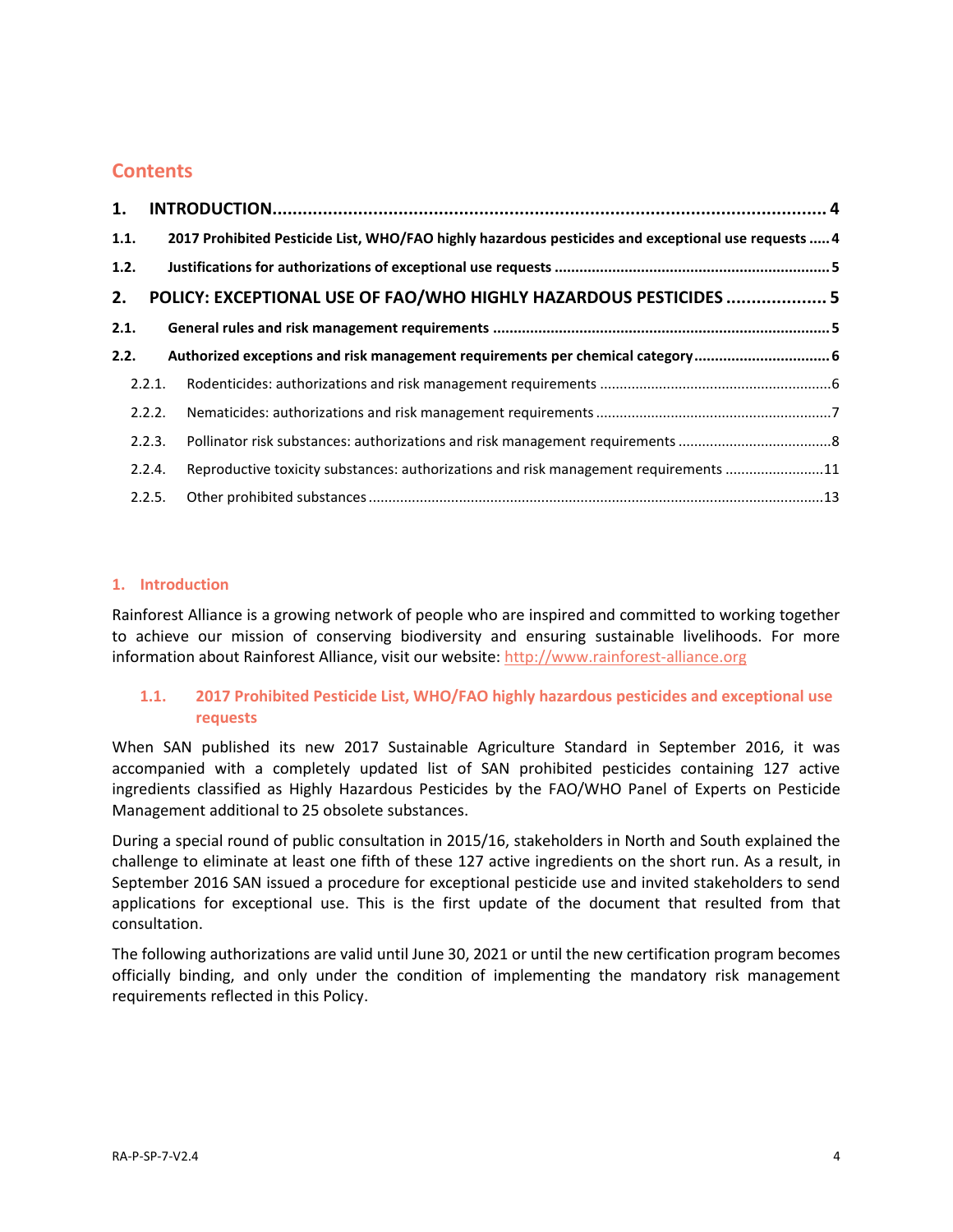#### **1.2. Justifications for authorizations of exceptional use requests**

Authorizations of requests for the exceptional use of WHO/FAO highly hazardous pesticides have been granted, if:

- Evidence of producers' use/need was provided; and
- Rainforest Alliance currently has certified organizations within the requested crop or country scope; and
- The substance's risks can be managed with mandatory risk mitigation requirements or additional specific conditions; and
- Other less toxic, effective and registered control alternatives are not available for the specific pest-crop combination.
- <span id="page-4-1"></span><span id="page-4-0"></span>**2. Policy: Exceptional use of FAO/WHO highly hazardous pesticides**

#### **2.1. General rules and risk management requirements**

- 1. Failing to comply with the requirements in this policy will be considered as a non-conformity against critical criterion 3.4 of the 2017 Sustainable Agriculture Standard.
- 2. The substances listed in this policy may only be used if applications are registered including the following information:
	- a) All purchase receipts; and
	- b) Label names of applied products; and
	- c) Active ingredient (AI) name; and
	- d) Quantity of each formulated product applied; and
	- e) Application dates; and
	- f) Location (production plot); and
	- g) Land area over which each product is applied; and
	- h) Type of application equipment; and
	- i) Names of pesticide handlers.
- 3. The following information is submitted by the end of each semester using the CBs or [RA template,](https://raorg-my.sharepoint.com/:x:/g/personal/mbonilla_ra_org/EQXN6EqRtv5NjulTkFqKoKEBTioKjv0fXDFqU296CNldPA?e=ask5sI) to the following email IPM@ra.org:
	- a) Certificate Holder name;
	- b) Country and Region;
	- c) Name of the agrochemical's active ingredient in use;
	- d) Name of the commercial product in use;
	- e) Application method;
	- f) Crop (common name);
	- g) Pest species to be controlled (common and scientific names);
	- h) Dosage, volume and biannual number of applications;
	- i) Other products with which these products are rotated;
	- j) Evidence that the specific pest species cannot be prevented by other cultural, manual or nonchemical methods;
	- k) Evidence that other alternatives to control this pest species are not registered by the local authority in the specific production country.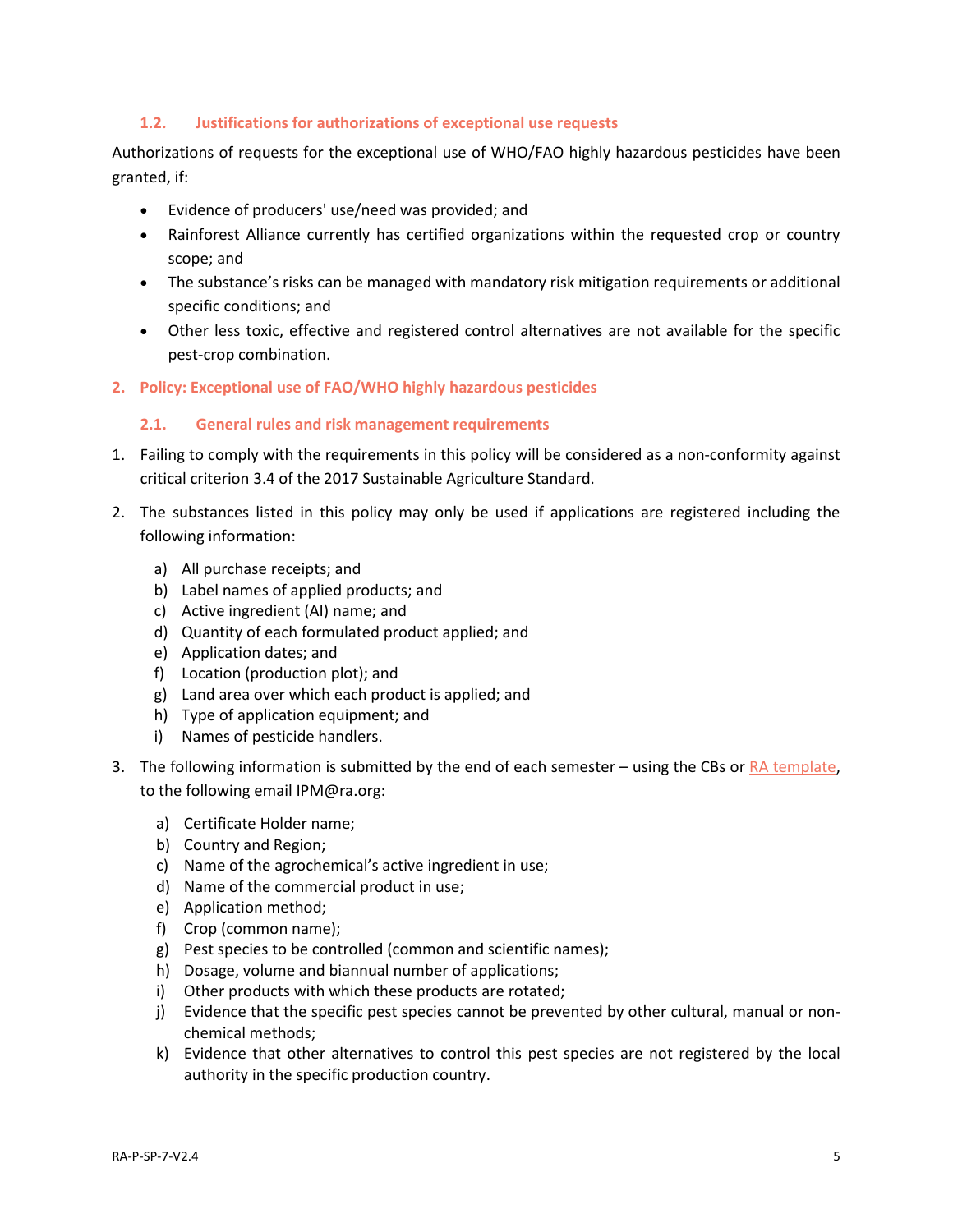#### <span id="page-5-0"></span>**2.2. Authorized exceptions and risk management requirements per chemical category**

#### <span id="page-5-1"></span>**2.2.1. Rodenticides: authorizations and risk management requirements**

1) Rainforest Alliance authorizes the use of the following eleven rodenticides only for the specified pest species in all crops, as determined in the following table and under the conditions of clauses 2) and 3) of this section:

|    | <b>Pesticide</b>    | <b>CAS Number</b> | <b>Pest Species</b>            |
|----|---------------------|-------------------|--------------------------------|
| 1. | <b>Brodifacoum</b>  | 56073-10-0        | Rodents (Mus sp. & Rattus sp.) |
| 2. | <b>Bromadiolone</b> | 28772-56-7        | Rodents (Mus sp. & Rattus sp.) |
| 3. | <b>Bromethalin</b>  | 63333-35-7        | Rodents (Mus sp. & Rattus sp.) |
| 4. | Chlorophacinone     | 3691-35-8         | Rodents (Mus sp. & Rattus sp.) |
| 5. | Coumatetralyl       | 5836-29-3         | Rodents (Mus sp. & Rattus sp.) |
| 6. | <b>Difethialone</b> | 104653-34-1       | Rodents (Mus sp. & Rattus sp.) |
| 7. | <b>Diphacinone</b>  | $82 - 66 - 6$     | Rodents (Mus sp. & Rattus sp.) |
| 8. | <b>Flocoumafen</b>  | 90035-08-8        | Rodents (Mus sp. & Rattus sp.) |
| 9. | <b>Strychnine</b>   | $57 - 24 - 9$     | Rodents (Mus sp. & Rattus sp.) |
|    | 10. Warfarin        | 81-81-2           | Rodents (Mus sp. & Rattus sp.) |
|    | 11. Zinc phosphide  | 1314-84-7         | Rodents (Mus sp. & Rattus sp.) |

- 2) These substances may be used only if the following risk management requirements are fully implemented:
	- a) Rodenticide traps are only used, if rodent monitoring demonstrates that mechanical control methods are not effective; and
	- b) Only formulated rodenticide baited traps are used; and
	- c) Signs of rodent activity (droppings, tracks, gnaw marks, burrows) are monitored and the results recorded. Traps are inspected daily and bait stations and installations weekly; and
	- d) Bait stations are tamper-resistant, anchored, and constructed in such a manner and size as to permit only the entrance of rodents; and
	- e) Food sources attracting rodents and debris are eliminated; and
	- f) Rodent carcasses are handled with gloves and buried in locations that do not pose risk to human health or water contamination; and
	- g) Bait stations are removed, and the amount of stations diminished when there are no longer signs of rodent feeding or there is evidence of use by non-target wildlife.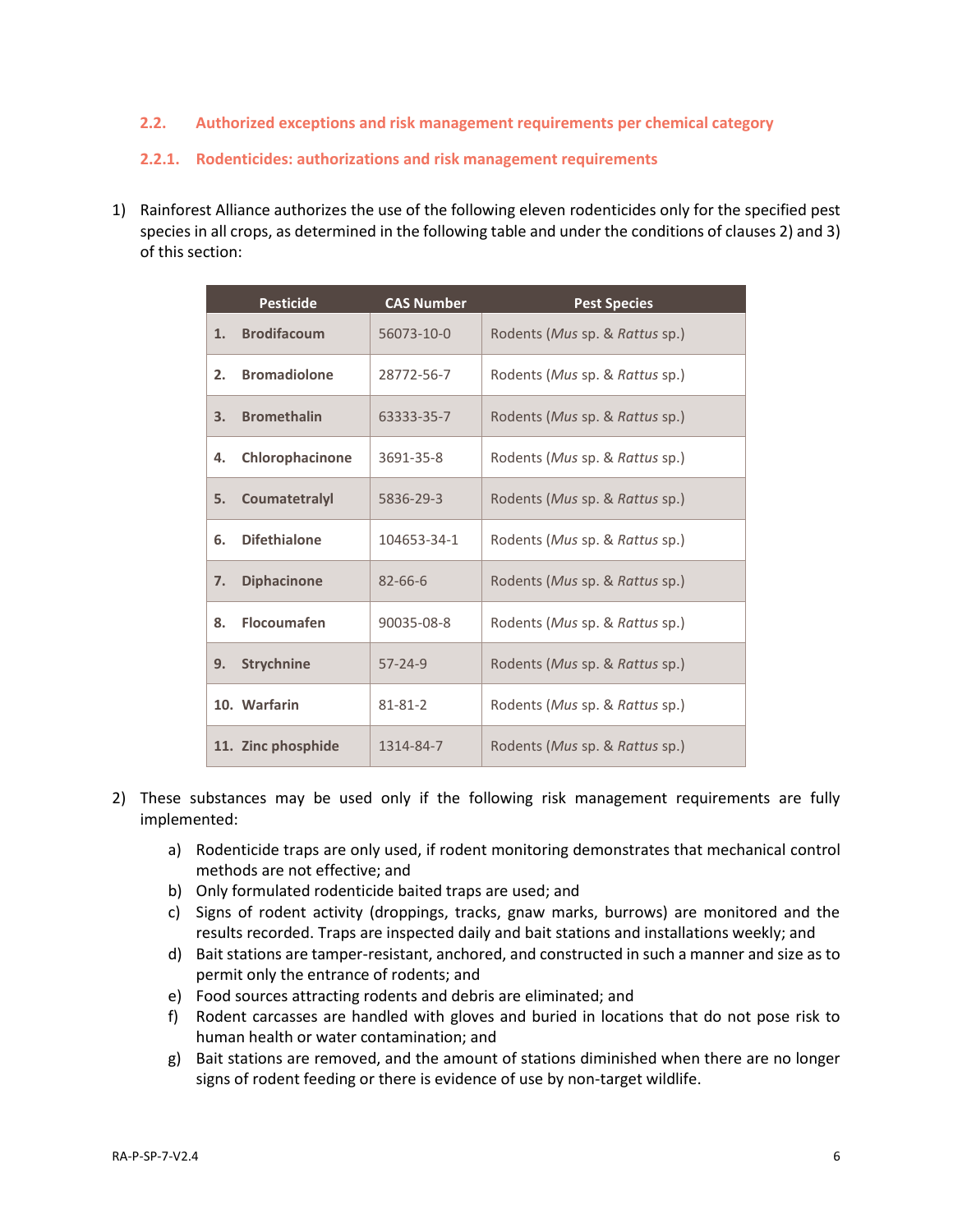- 3) The use of pellets containing one or a combination of these eleven rodenticides is only permitted if the following additional requirements are fully implemented:
	- a) Pellets are designed for the target pests; and
	- b) Routine applications of rodenticide pellets are prohibited; and
	- c) Pellets are applied according to a documented and implemented rodent prevention plan that addresses periods of mass invasion of rodents to pineapple production plots; and
	- d) Access of bystanders is avoided by fencing or other effective security measures.

#### <span id="page-6-0"></span>**2.2.2. Nematicides: authorizations and risk management requirements**

1) Rainforest Alliance authorizes the use of the following five nematicides only for the combination of pest species and crops specified in the following table, under implementation of the additional specific conditions and under the conditions of clause 2) of this section.

| <b>Pesticide</b>                | <b>CAS Number</b> | <b>Pest Species</b>                                                                                                                                                                                                     | <b>Crop or Production System</b>                                                                                      |
|---------------------------------|-------------------|-------------------------------------------------------------------------------------------------------------------------------------------------------------------------------------------------------------------------|-----------------------------------------------------------------------------------------------------------------------|
| <b>Cadusafos</b>                | 95465-99-9        | All nematode species                                                                                                                                                                                                    | Banana (Musa sp.), Coffee (Coffea<br>$sp.$ )<br>Pineapple (Ananas comosus), flowers<br>and Ornamentals <sup>1</sup>   |
|                                 |                   | Nematode (Radopholus similis)                                                                                                                                                                                           | Banana (Musa sp.)                                                                                                     |
| Ethoprophos;<br><b>Ethoprop</b> | 13194-48-4        | Radopholus similis, Scutigerellidae,<br>Scolopendrellidae, Meloidogyne<br>spp., Pratylenchus spp.                                                                                                                       | Pineapple (Ananas comosus) <sup>2</sup>                                                                               |
|                                 |                   | All nematode species                                                                                                                                                                                                    | Banana (Musa sp.), flowers and<br>Ornamentals $3$                                                                     |
| Fenamiphos                      | 22224-92-6        | Tylenchorhynchus spp.,<br>Meloidogyne spp., Helicotylenchus<br>sp., Pratylenchus spp.,<br>Belonolaimus spp., Tylenchulus<br>semipenetrans, Heterodera spp.,<br>Rotylenchulus spp., Xiphinema sp.,<br>Radopholus similis | Pineapple (Ananas comosus) <sup>4</sup>                                                                               |
| Oxamyl                          | 23135-22-0        | All nematode species                                                                                                                                                                                                    | Banana (Musa sp.), Onions (Allium<br>cepa), Garlic (Allium Sativum), Mint<br>(Mentha sp.), Flowers and<br>Ornamentals |
|                                 |                   | Meloidogyne sp., Pratylenchus sp.,<br>Ditylenchus sp.                                                                                                                                                                   | Melon, watermelon                                                                                                     |
|                                 |                   | Heterodera marioni, Meloidogyne<br>ssp.                                                                                                                                                                                 | Melon                                                                                                                 |
|                                 |                   | All nematode species                                                                                                                                                                                                    | Grape (Vitis vinifera)                                                                                                |
|                                 |                   | Radopholus similis, Meloidogyne<br>incognita, Helicotylenchus<br>multicinctus, Pratylechus                                                                                                                              | Pineapple (Ananas comosus)                                                                                            |

<sup>&</sup>lt;sup>1</sup> Application only in open fields; prohibited for green-house conditions.

<sup>&</sup>lt;sup>2</sup> Only with closed cabin tractor application.

<sup>&</sup>lt;sup>3</sup> Application only in open fields; prohibited for green-house conditions.

<sup>4</sup> Only permitted under closed cabin application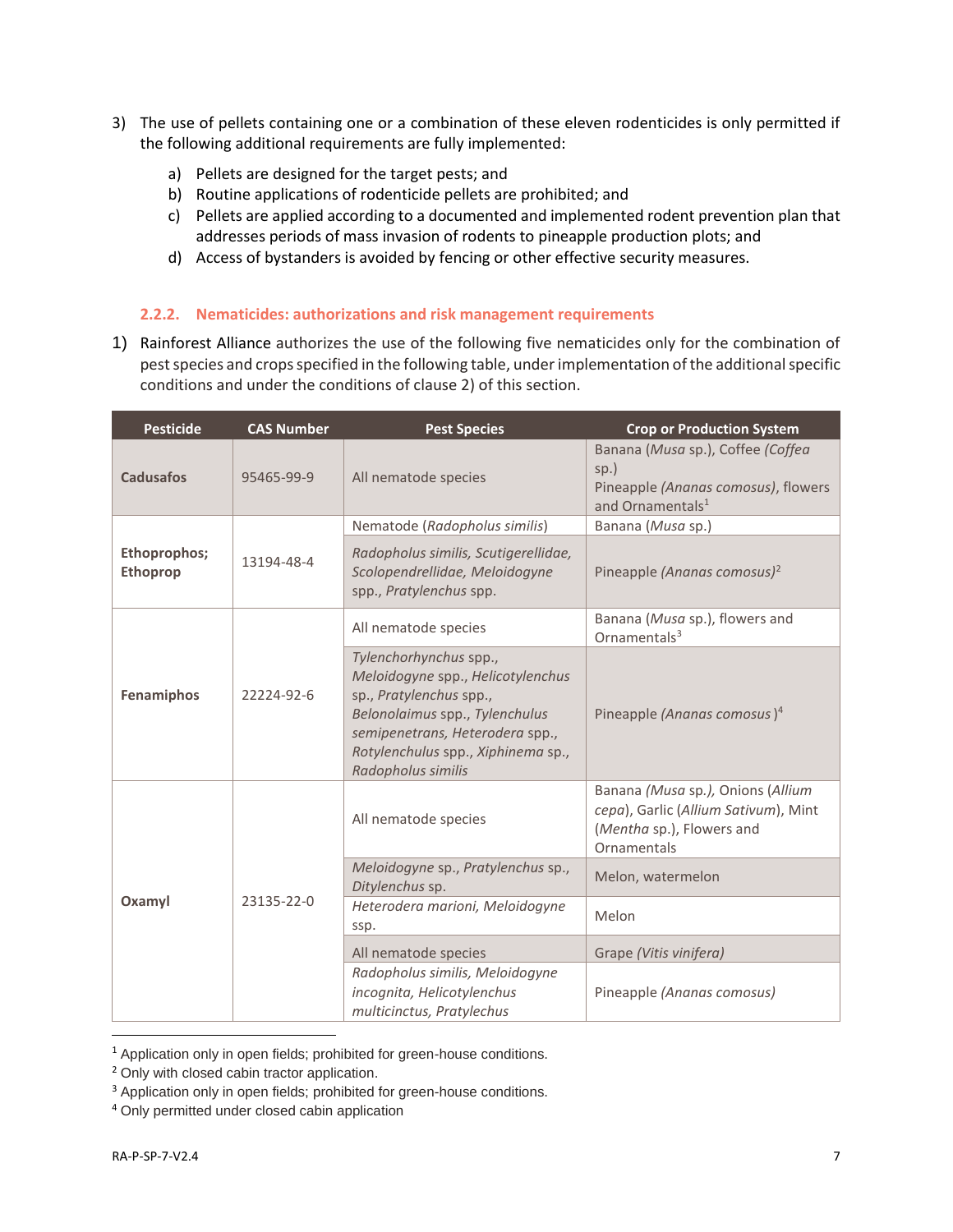| <b>Pesticide</b> | <b>CAS Number</b> | <b>Pest Species</b>                                                              | <b>Crop or Production System</b> |
|------------------|-------------------|----------------------------------------------------------------------------------|----------------------------------|
|                  |                   | simipenetrans, Meloidogyne sp.,<br>Pratylenchus sp., Rorylenchulus<br>reniformis |                                  |
| <b>Terbufos</b>  | 13071-79-9        | Nematode (Radopholus similis),<br>weevil (Curculionoidea)                        | Banana ( <i>Musa</i> sp.)        |
|                  |                   | Meloidogyne sp., Pratylenchus sp.,<br>Ditylenchus sp.                            | Rice (Oryza sativa)              |

- 2) These substances may be used only if the following risk management requirements are fully implemented:
	- a) The listed nematicides are rotated with lower toxicity nematicides as part of the rotation for resistance management; and
	- b) Application methods place the product precisely within the plant root zone or use tree injection. Uncovered application of granules is prohibited in Rainforest Alliance non-application zones; and
	- c) Daily maximum application time is limited to eight hours under the condition that
		- i. The daily application is divided into two shifts of maximum four hours each; and
		- ii. Pesticide handlers bathe to wash off residues after each shift; and
		- iii. Pesticide handlers put on clean PPE clothing before each shift; and
		- iv. Application is conducted during the coolest hours of the day.
	- d) Annual medical monitoring of pesticide handler's health (kidney and liver function) is provided; and
	- e) Cholinesterase levels of pesticide handlers are tested. Tests are conducted prior to the first time pesticide handlers apply these substances on the farm and periodically thereafter as long as they remain assigned to this task. Other work that does not involve use of these five nematicides is offered to those nematicide handlers with results outside of the accepted cholinesterase levels.

#### <span id="page-7-0"></span>**2.2.3. Pollinator risk substances: authorizations and risk management requirements**

1) Rainforest Alliance authorizes the use of the following three neonicotinoids clothianidin, imidacloprid, thiamethoxam, and the phenylpyrazole fipronil only for the combination of pest species and crops specified in the following table, under implementation of the additional specific conditions and under the conditions of clause 2) of this section:

| <b>Pesticide</b> | <b>CAS Number</b> | <b>Pest Species</b>                                                                                                                       | <b>Crop or Production System</b> |
|------------------|-------------------|-------------------------------------------------------------------------------------------------------------------------------------------|----------------------------------|
| Clothianidin     | 210880-92-5       | Tea mosquito (Helopeltis theivora),<br>moth (Mocis frugalis),<br>aphids or green fly (Aphidoidea),<br>leafhopper or jassid (Cicadellidae) | Tea (Camellia sinensis)          |
|                  |                   | Aphids (Cavariella aegopodii)                                                                                                             | Fennel (Foeniculum vulgare)      |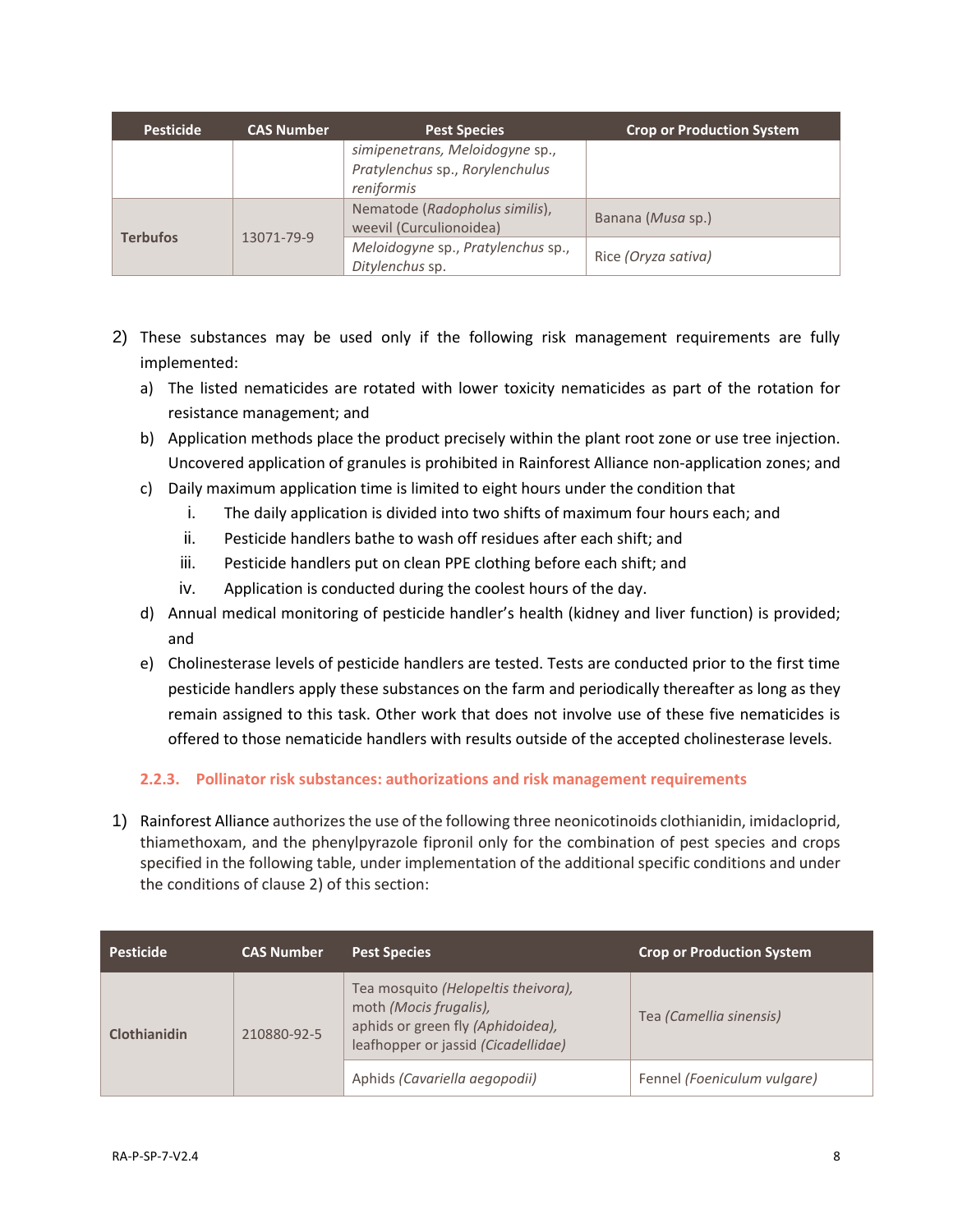| <b>Pesticide</b>          | <b>CAS Number</b> | <b>Pest Species</b>                                                                                                                                                                                         | <b>Crop or Production System</b>                                        |
|---------------------------|-------------------|-------------------------------------------------------------------------------------------------------------------------------------------------------------------------------------------------------------|-------------------------------------------------------------------------|
|                           |                   | Aphids (Myzus Persicae)                                                                                                                                                                                     | Cumin (Cuminum cyminum)                                                 |
|                           |                   | Thrips (Franklienella occidentalis); Aphids<br>(Myzus persicae)                                                                                                                                             | Flowers and Ornamental Plants <sup>5</sup>                              |
|                           |                   | Leaf-cutting ants and termites                                                                                                                                                                              | Crops / production systems<br>authorized for certification <sup>6</sup> |
| <b>Fipronil</b>           | 120068-37-3       | Thrips (Franklienella occidentalis)<br>Aphids (Myzus sp.), leaf worm (Copitarsia<br>sp)                                                                                                                     | Flowers and Ornamental Plants <sup>7</sup>                              |
|                           | 138261-41-3       | Coffee berry borer (Hypothenemus<br>hampei), Phyllophaga sp., Rhizoecus sp.,<br>Dysmicoccus sp., Pseudococcus sp.<br>Leucoptera sp.                                                                         | Coffee (Coffea sp.)                                                     |
|                           |                   | Mirids (Sahlbergella singularis,<br>Distantiella theobroma)                                                                                                                                                 | Cocoa (Theobroma cacao)                                                 |
|                           |                   | Mealybugs, scale insects (Coccoidea)                                                                                                                                                                        | Banana (Musa sp.),<br>Pineapple (Ananas comosus)                        |
|                           |                   | Banana weevil (Cosmopolites sordidus),<br>Leptodictya sp                                                                                                                                                    | Banana (Musa sp.)                                                       |
|                           |                   | Asian citrus psyllid and insect vector of the<br>huanglongbing (HLB) citrus disease<br>(Diaphorina citri)                                                                                                   | Citrus                                                                  |
|                           |                   | Selenothrips rubrocinctus, Thrips tabaci                                                                                                                                                                    | Mango (Mangifera indica)                                                |
| Imidacloprid <sup>8</sup> |                   | Empoasca spp                                                                                                                                                                                                | Papaya                                                                  |
|                           |                   | Aphis gossipii, Trialeurodesvaporariorum                                                                                                                                                                    | Watermelon, squash                                                      |
|                           |                   | Bemisia spp., Leptoglossus gonagra,<br>Myzus persicae, Empoasca kraemeri,<br>Thrips spp.                                                                                                                    | Melon, watermelon, papaya,<br>passion fruit                             |
|                           |                   | Thrips (Franklienella occidentalis),<br>Whitefly (Trialerodes sp.), Aphids (Myzus<br>sp)                                                                                                                    | Flowers and ornamental plants                                           |
|                           |                   | Grape phylloxera (Phylloxera vastatrix),<br>Planococcus spp, Pseudococcus sp,<br>Dysmicoccus sp, Ferrisia virgate,<br>Frankliniella occidentalis, Idioscopus<br>clypealis, I.nitidulus, Amritodus atkinsoni | Grape (Vitis vinifera)                                                  |
|                           |                   | Athalia lugens                                                                                                                                                                                              | Mustard (Brassica nigra)                                                |

<sup>&</sup>lt;sup>5</sup> Open-field applications are prohibited. Applications are only permitted in closed and controlled environments, such as greenhouses, as part of resistance control in rotation with other substances.

<sup>&</sup>lt;sup>6</sup> Only use of solid baits permitted if RA Requirements for Pollinator Risk Mitigation are implemented and if used as focalized applications on nests and pathways. The use of liquid fipronil formulations is prohibited.

<sup>&</sup>lt;sup>7</sup> Open-field applications are prohibited. Applications are only permitted in closed and controlled environments, such as greenhouses, as part of resistance control in rotation with other substances.

<sup>&</sup>lt;sup>8</sup> Repeated applications are avoided, and applications are only done in high-risk areas of pest infestations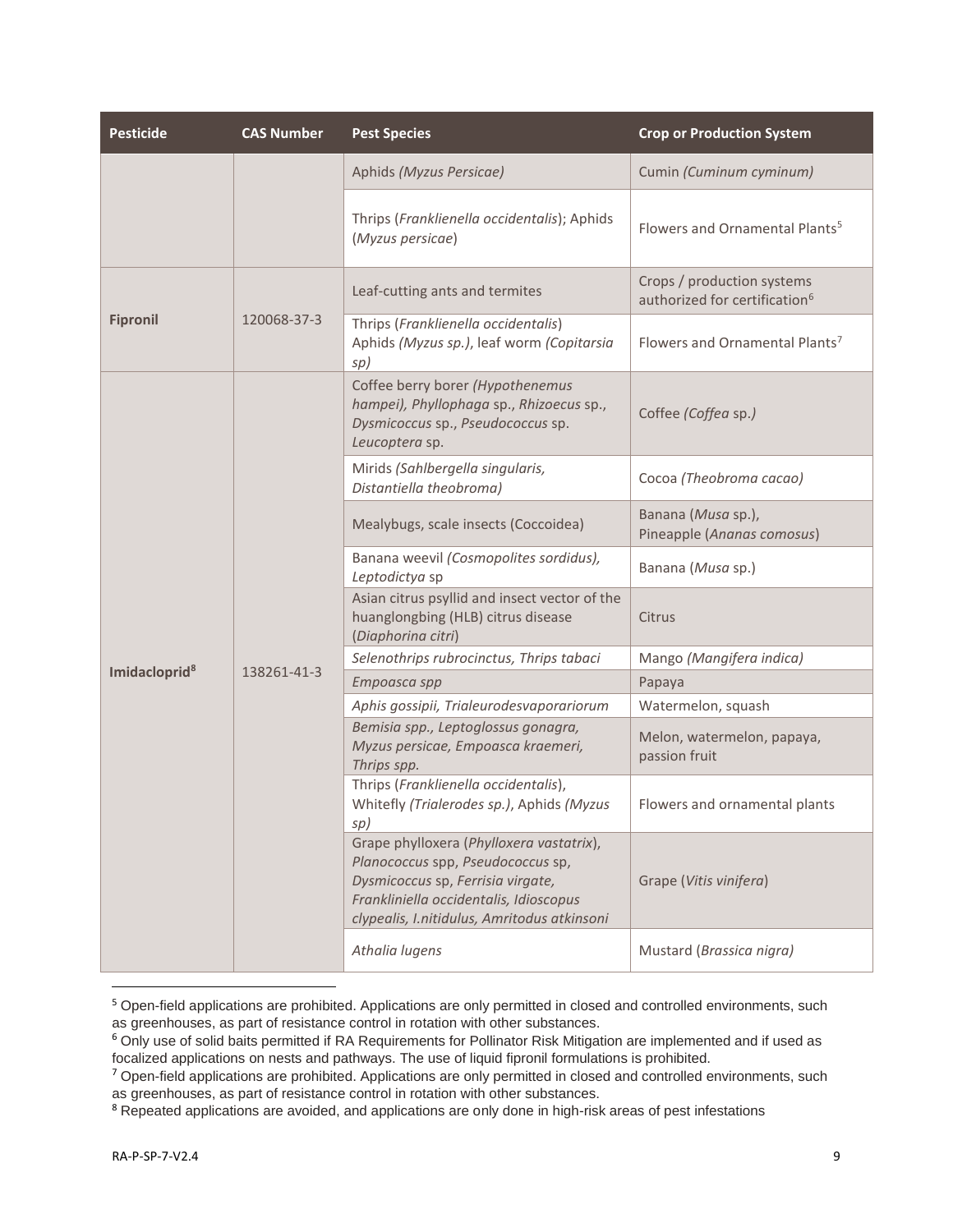| <b>Pesticide</b> | <b>CAS Number</b> | <b>Pest Species</b>                                                                                                                                                                   | <b>Crop or Production System</b>                             |
|------------------|-------------------|---------------------------------------------------------------------------------------------------------------------------------------------------------------------------------------|--------------------------------------------------------------|
|                  |                   | Bagrada hilaris<br>Chilli Jassid<br>Aphid (Aphis gossypii)                                                                                                                            | Chilli (Capsicum annuum)                                     |
|                  |                   | Thrips (Scirtothrips dorsalis), Flea beetle                                                                                                                                           | Cumin (Cuminum cyminum)                                      |
|                  |                   | Frankliniella occidentalis                                                                                                                                                            | Lettuce (Lactuca sativa)                                     |
|                  |                   | Hemiberelesia sp, Fiorina fiorinae,<br>Monalonion velezangeli, Bruggmanniella<br>perseae, Frankliniella spp., Heliothrips<br>haemorrhoidalis, Bemisia tabaci,<br>Paraleyrodes perseae | Avocado (Persea americana)                                   |
|                  |                   | Phenacoccus solani (Pseudococcidae),<br>Trialeurodes vaporariorum, Bemisia<br>tabaci, Aphis gossypii                                                                                  | Stevia (Stevia rebaudiana)                                   |
|                  |                   | Banana root borer (Cosmopolites<br>sordidus), C Southern root-knot nematode<br>(Meloidogyne spp), Burrowing nematode<br>(Rodopholus similis)                                          | Banana (Musa sp.)                                            |
|                  |                   | <b>Dismicoccus</b>                                                                                                                                                                    | Banana (Musa sp.)<br>Pineapple (Ananas comosus)              |
|                  |                   | Red spider mite (Tetranychus urticae),<br>mealybugs / scale insects (Coccoidea)                                                                                                       | Cocoa (Theobroma cacao)                                      |
|                  |                   | Coffee berry borer (Hypothenemus<br>hampei), Quesada gigas, Dysmicoccus<br>texensis, Leucoptera sp.                                                                                   | Coffee (Coffea sp.)                                          |
| Thiamethoxam     | 153719-23-4       | Tea mosquito (Helopeltis theivora), moth<br>(Mocis frugalis), aphids or green fly<br>(Aphidoidea), jassid or leafhopper<br>(Cicadellidae)                                             | Tea (Camellia sinensis)                                      |
|                  |                   | Asian citrus psyllid and insect vector of the<br>huanglongbing (HLB) citrus disease<br>(Diaphorina citri)                                                                             | Citrus                                                       |
|                  |                   | Grape phylloxera (Phylloxera vastatrix),<br>Planococcus spp, Pseudococcus sp,<br>Dysmicoccus sp, Ferrisia virgate,<br>Phyllotreta vittula                                             | Grape (Vitis vinifera)                                       |
|                  |                   | Bemisia tabaci (Biotipo B)                                                                                                                                                            | Melon<br>Watermelon                                          |
|                  |                   | Bemisia spp., Myzus persicae, Empoasca<br>kraemeri                                                                                                                                    | Melon, watermelon, papaya, tea                               |
|                  |                   | Thrips (Franklienella occidentalis)                                                                                                                                                   | <b>Flowers and Ornamentals</b><br>Pineapple (Ananas comosus) |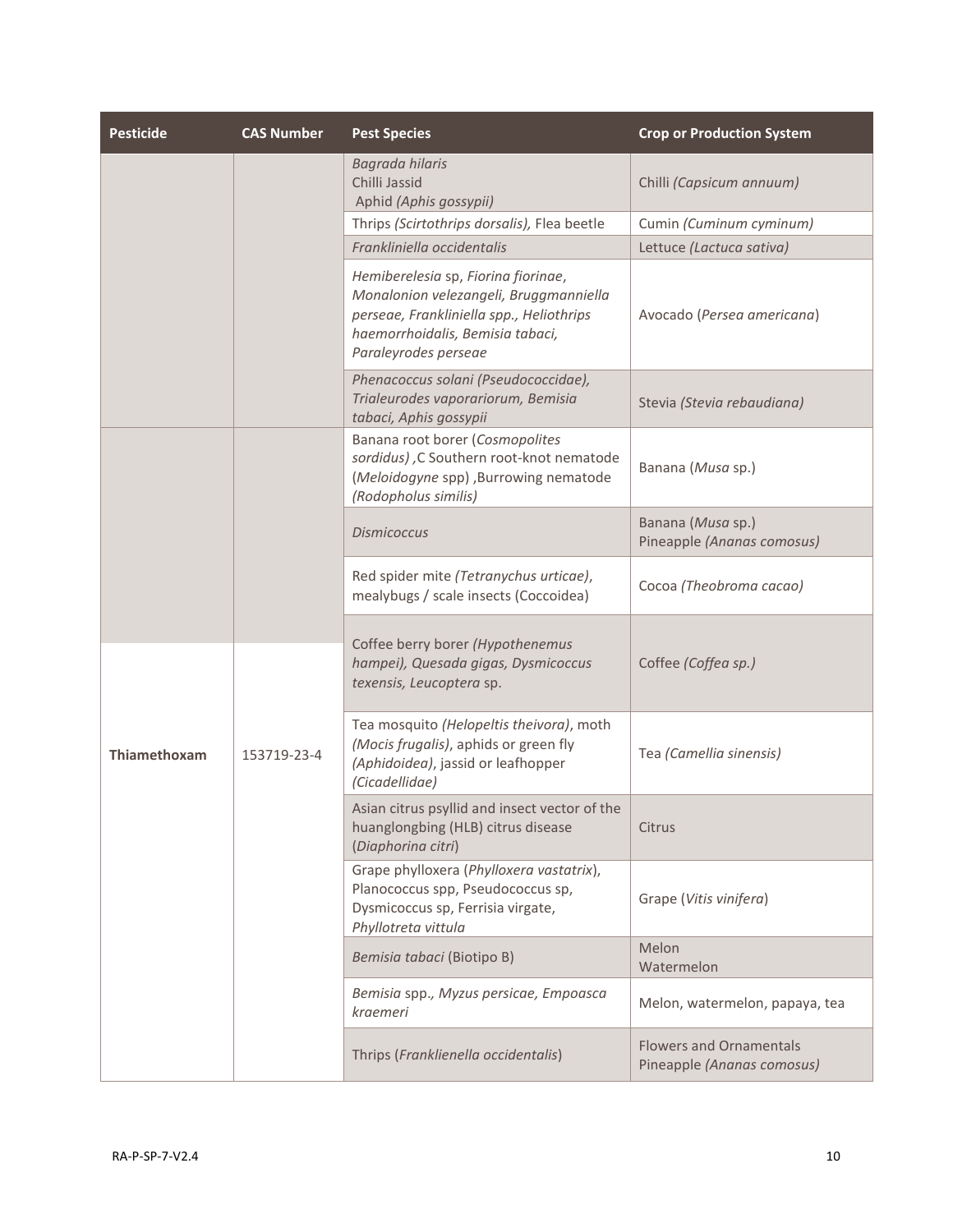| <b>Pesticide</b> | <b>CAS Number</b> | <b>Pest Species</b>                                                                                                                                                                                      | <b>Crop or Production System</b>                                                                  |
|------------------|-------------------|----------------------------------------------------------------------------------------------------------------------------------------------------------------------------------------------------------|---------------------------------------------------------------------------------------------------|
|                  |                   | Aphids (Myzus Persicae, Cavariella<br>aegopodii, Aphis craccivora Koch)                                                                                                                                  | Cumin (Cuminum cyminum), Fennel<br>(Foeniculum vulgare), Fenugreek<br>(Trigonella foenum-graecum) |
|                  |                   | Thrips (Scirtothrips dorsalis)<br>Aphids (Aphis gosipii)                                                                                                                                                 | Chilli <i>(Capsicum annuum)</i>                                                                   |
|                  |                   | Hopper (Idioscopus clypealis, I.nitidulus<br>and Amritodus atkinsoni)                                                                                                                                    | Mango (Mangifera indica)                                                                          |
|                  |                   | Hemiberelesia sp, Fiorina fiorinae<br>Bemissia tabacci, Thrips spp., Frankliniella<br>gardenia, Pseudococcus calceolariae,<br>Pseudococcus longispinus, Saissetia oleae,<br>Heliothrips haemorrhoidalis, | Avocado (Persea americana)                                                                        |
|                  |                   | Phenacoccus solani (Pseudococcidae),<br>Trialeurodes vaporariorum, Bemisia<br>tabaci, Aphis gossypii                                                                                                     | Stevia (Stevia rebaudiana)                                                                        |

- 2) These substances may be used only if the following risk management requirements are fully implemented:
	- a) The listed insecticides are rotated with lower toxicity insecticides as part of the rotation for resistance management; and
	- b) Exposure to natural ecosystems is minimized by complying with Rainforest Alliance nonapplication zones or by establishing vegetative barriers compliant with Rainforest Alliance parameters for vegetative barriers or by implementing other effective mechanisms to reduce spray drift; and
	- c) Producers avoid applications on flowering crops and on flowering weeds that are attractive to pollinators and /or pest's natural enemies; and
	- d) If beehives are used, applications are avoided during high activity hours, they are temporarily covered during application, and hive bees are provided with a clean water source outside the treated area; and
	- e) Flowering strips of native vegetation are planted outside or at the edges of the crop in order to promote native pollinators and natural enemies; and
	- f) The farm management and group administrator calibrate equipment for mixing and applying pesticides, at least annually, after maintenance, and whenever the type of product is changed.

#### <span id="page-10-0"></span>**2.2.4. Reproductive toxicity substances: authorizations and risk management requirements**

1) Rainforest Alliance authorizes the use of the following seven reproductive toxicity substances only for the combination of pest species and crops specified in the following table, under implementation of the additional specific conditions of clause 2) of this section:

| <b>Pesticide</b> | <b>CAS Number</b> | <b>Pest Species</b> | <b>Crop or Production System</b>            |
|------------------|-------------------|---------------------|---------------------------------------------|
| <b>Borax</b>     | 1303-96-4         | N/A                 | All crops / production systems <sup>9</sup> |

<sup>&</sup>lt;sup>9</sup> Application only permitted as fertilizer in soils with boron deficiency. Foliar application with fertilizers is permitted.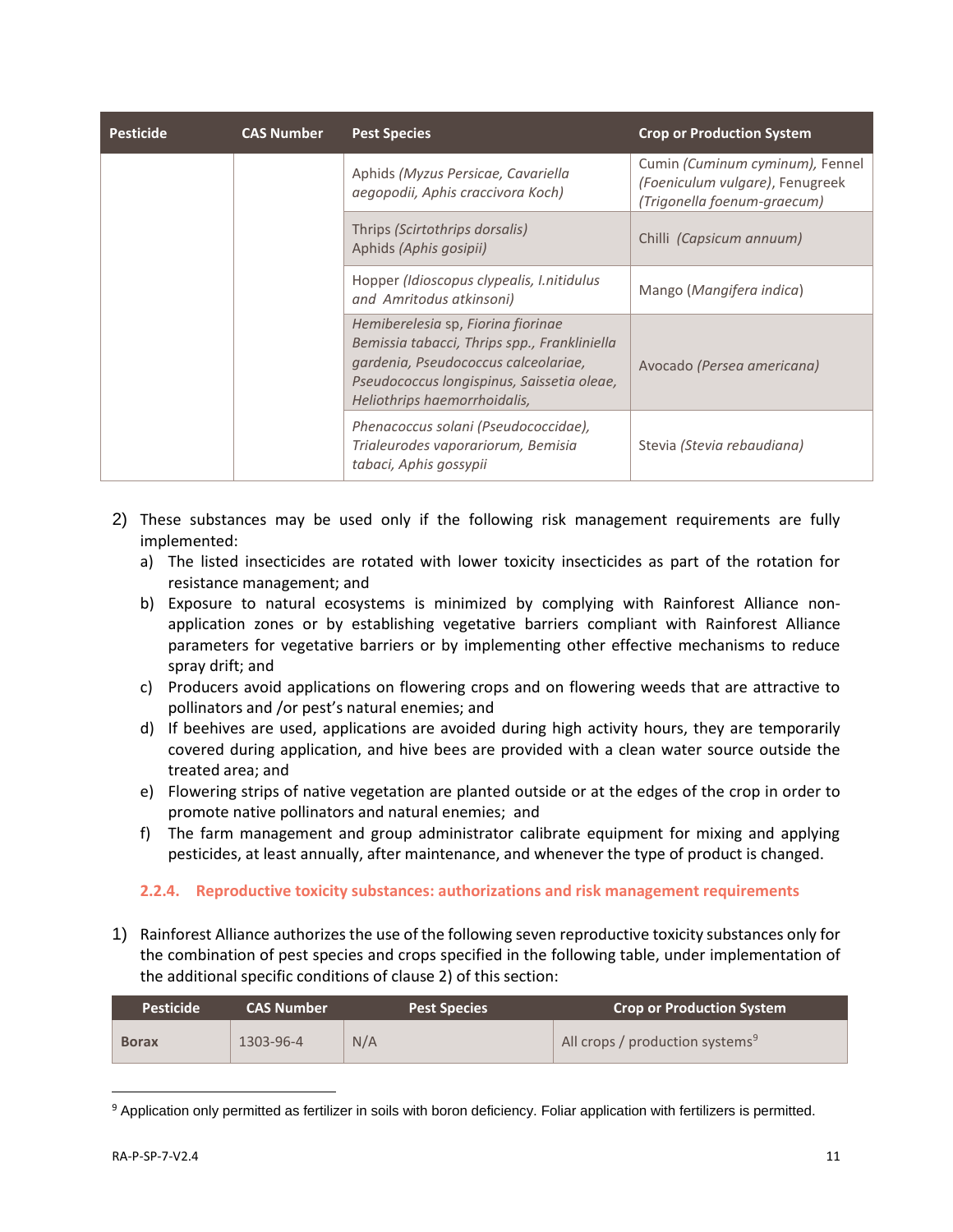|                          |             | Leaf-cutting ants and termites                                                                                                                                     | All crops / production systems                                                                                                                                                  |
|--------------------------|-------------|--------------------------------------------------------------------------------------------------------------------------------------------------------------------|---------------------------------------------------------------------------------------------------------------------------------------------------------------------------------|
| <b>Boric Acid</b>        | 10043-35-3  | N/A                                                                                                                                                                | All crops / production systems <sup>10</sup>                                                                                                                                    |
|                          |             | Leaf-cutting ants and termites                                                                                                                                     | All crops / production systems                                                                                                                                                  |
| <b>Carbendazim</b>       | 10605-21-7  | Fusarium sp.                                                                                                                                                       | Pineapple (Ananas comosus), Coffee<br>(Coffeea sp.), Banana (Musa sp.), Papaya<br>(Carica papaya), Flowers and ornamentals,<br>Tea (Camelia sinensis), Pepper (Piper<br>nigrum) |
|                          |             | <b>Black Sigatoka</b><br>(Mycosphaerella fijiensis),<br>yellow Sigatoka<br>(Mycosphaerella musicola)                                                               | Banana (Musa sp.)                                                                                                                                                               |
| Epoxiconazole            | 133855-98-8 | Hemileia vastatrix, Cercospora<br>coffeicola, Coniothyrium sp.,<br>Phoma costaricensis,<br>Colletotrhichum<br>gloesporoides, Coniothyrium<br>sp, Mycena citricolor | Coffee (Coffea sp.)                                                                                                                                                             |
| Glufosinate-             | 77182-82-2  | <b>Broad-leaf weeds</b>                                                                                                                                            | Banana (Musa sp.), Papaya (Carica papaya),<br>Citrus                                                                                                                            |
|                          |             | Rumex sp., Cyperus rotundus,<br>Eleusina indica, Conmellina<br>sp., Hedera sp., Singonium sp.                                                                      | Coffee (Coffea sp.)                                                                                                                                                             |
| ammonium <sup>11</sup>   |             | Weeds                                                                                                                                                              | Avocado (Persea americana), Tea (Camellia<br>sinensis), Grapes (Vitis vinifera)                                                                                                 |
|                          |             | Cleome viscosa, Echinocloa<br>colona, Eleusine indica,<br>Portulaca oleracea                                                                                       | Melon (Cucumis melo), watermelon<br>(Citrullus lanatus), hard squash (Cucurbita<br>$sp.$ )                                                                                      |
| Quizalofop-p-<br>tefuryl | 119738-06-6 | Weeds                                                                                                                                                              | Coffee (Coffea sp.), Pineapple (Ananas<br>comosus)                                                                                                                              |
| <b>Tridemorph</b>        |             | Powdery mildew (Oidium<br>mangiferae)                                                                                                                              | Mango (Mangifera indica)                                                                                                                                                        |
|                          | 81412-43-3  | <b>Black Sigatoka</b><br>(Mycosphaerella fijiensis),<br>Yellow Sigatoka<br>(Mycosphaerella musicola)                                                               | Banana (Musa sp.)                                                                                                                                                               |

# 2) The use of these substances is only permitted if the following Rainforest Alliance risk management requirements are fully implemented:

<sup>&</sup>lt;sup>10</sup> Application only permitted as fertilizer in soils with boron deficiency. Foliar application with fertilizers is permitted.

<sup>&</sup>lt;sup>11</sup> Applications are only done in high-risk areas of pest infestations (spot application) and erosion prone areas and within an integrated weed management program.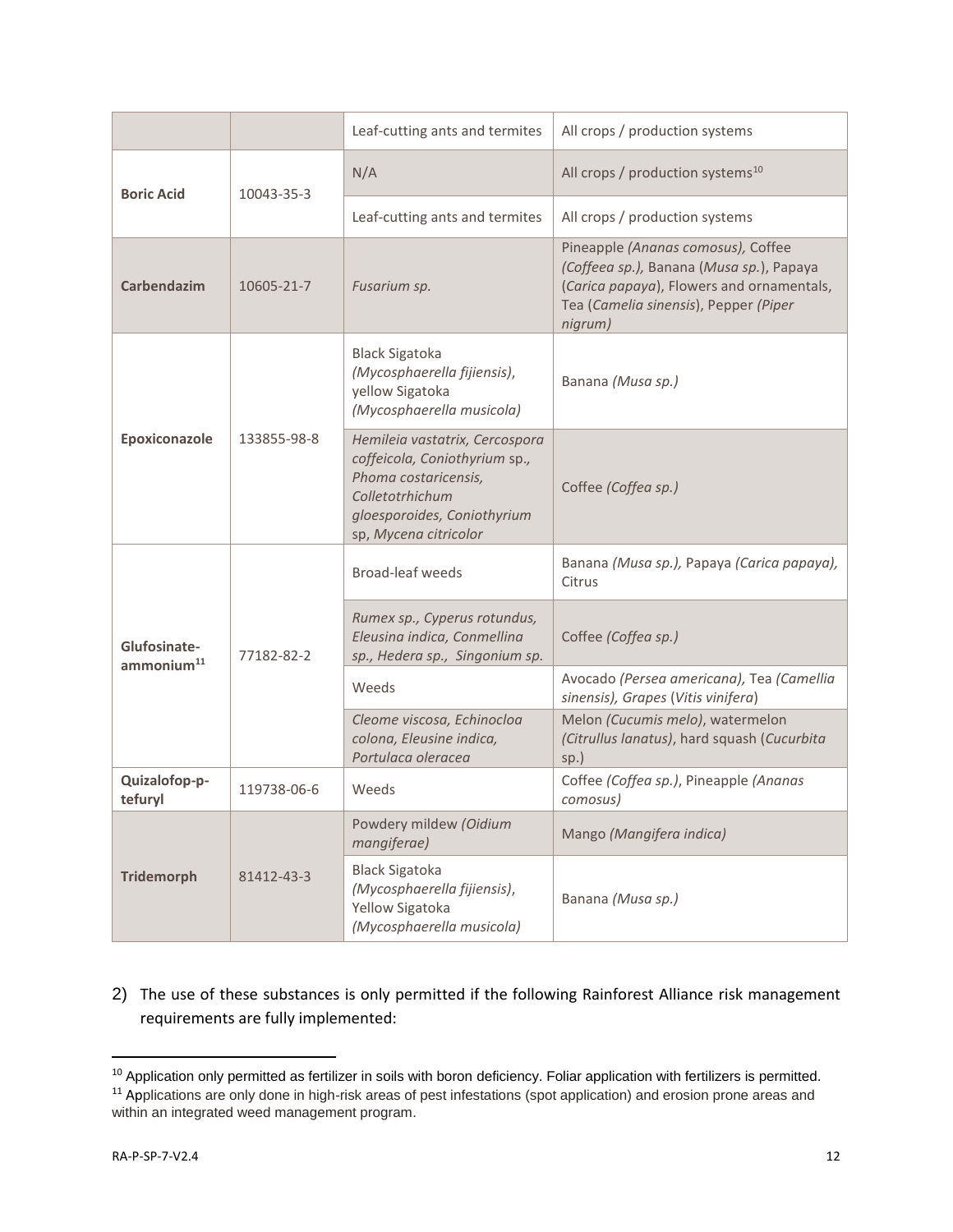- a) The listed reproductive toxicity substances are rotated with lower toxicity substances as part of the rotation for resistance management; and
- b) Pesticide handlers use full protective clothing to avoid skin exposure (hat, gloves, overall or shirts and pants with long sleeves, rubber boots); and
- c) Girls and women do not apply these pesticides and are not present or near the application areas; and
- d) Farms implement Restricted Entry Intervals (REI) for persons entering pesticide application areas without PPE that are at least 12 hours or as stipulated in the product's MSDS, label or security tag. For WHO class II products, the REI is at least 48 hours or as stipulated in the product's MSDS, label or security tag. and
- e) Pesticide handlers that apply the listed reproductive toxicity substances are provided with medical examinations as specified in the Occupational Health and Safety plan (see Critical Criterion 4.14 of the 2017 Sustainable Agriculture Standard); and
- f) Potentially affected persons or communities (specially girls and women) are identified, alerted, and warned in advance about applications and prevented from access to application areas; and
- g) Farms establish and maintain non-crop vegetative barriers compliant with Rainforest Alliance parameters for vegetative barriers or Rainforest Alliance non-application zones between pesticides applied crops and areas of human activity (See T&D in the 2017 Sustainable Agriculture Standard).

#### <span id="page-12-0"></span>**2.2.5. Other prohibited substances**

Rainforest Alliance authorizes the use of the following substance for the pest species and crops specified in the following table, under the following conditions:

- 1) That the product is applied on post-harvest processes, in closed, controlled environments, with gas leak detectors. These detectors may be portable devices.
- 2) That there are no other equally effective options available in the market, or that the use of this substance is required by applicable regulations of the country of origin or the country of destination.
- 3) Pesticide handlers use full protective clothing and the equipment specified in the product's MSDS or safety tag, including a respirator mask for inorganic acid fumes, type B.
- 4) That the strictest measures for storing the product before its use are implemented, as well as measures for deactivating the product after its use.

| <b>Pesticide</b>                        | <b>CAS Number</b>       | <b>Pest Species</b>                                                                                                                | Crop                                   |
|-----------------------------------------|-------------------------|------------------------------------------------------------------------------------------------------------------------------------|----------------------------------------|
| <b>Magnesium Phosphide</b><br>Phosphine | 12057-74-8<br>7803-51-2 | Thrips (Franklienella occidentalis, Thrips<br>palmi), Mealybugs (Dysmicoccus<br>brevipes, Orthezia praelonga)                      | Flowers ornamental<br>and fresh fruits |
| <b>Aluminum Phosphide</b><br>Phosphine  | 20859-73-8<br>7803-51-2 | Coffee berry borer (Hypothenemus<br>hampei), Cocoa weevil (Araecerus<br>fasciculatus), Indian meal moth (Plodia<br>interpunctella) | Tea and coffee                         |